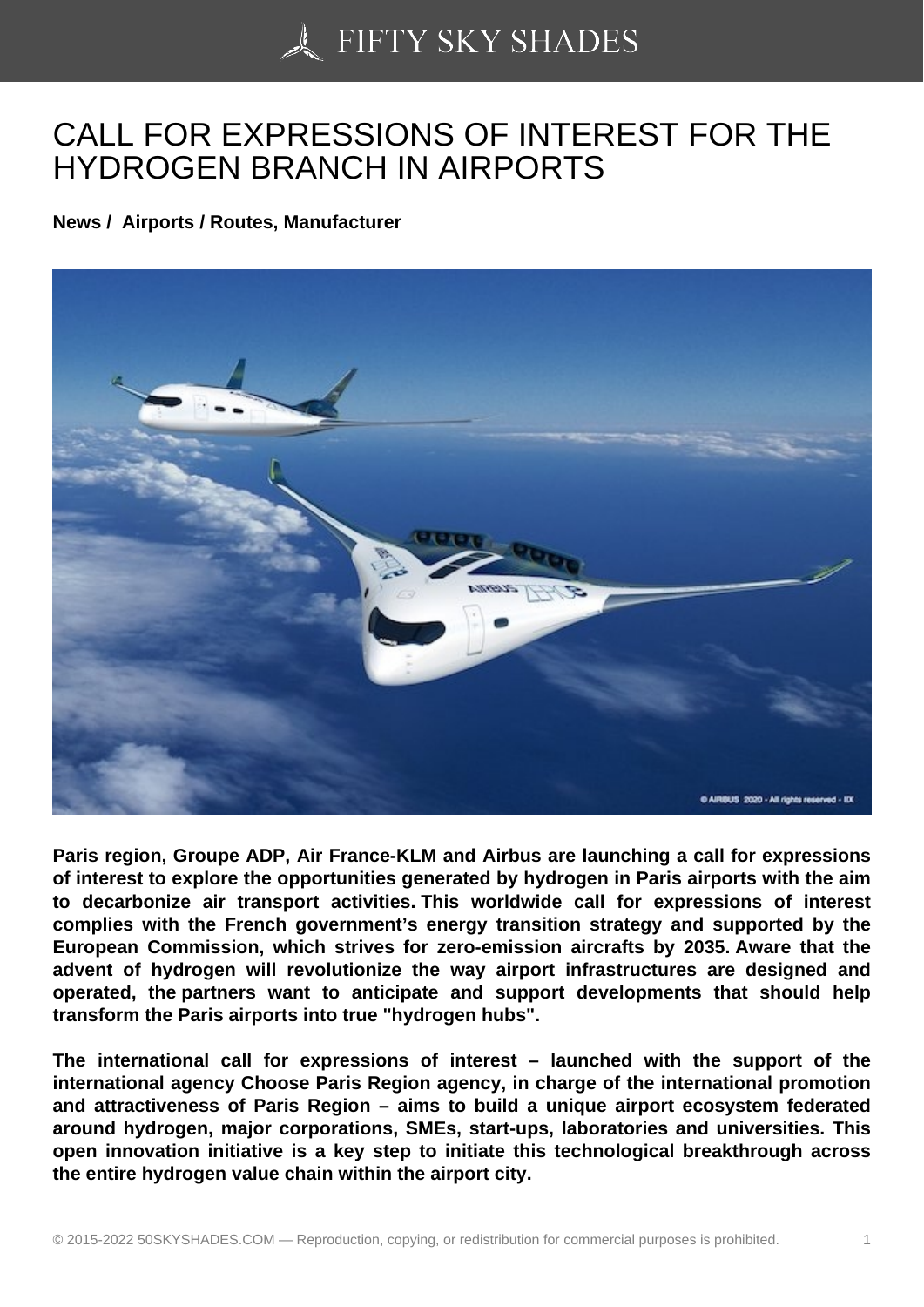and technologies, and then to test the economically viable solutions that will meet the needs of hydrogen at an airport, to prepare in the medium term the challenges of its supplies and uses in a larger scale, particularly with a view to operate a future hydrogen-powered aircraft.

This unprecedented call for expressions of interest focuses on three main themes:

- Storage, transport and distribution of hydrogen (gaseous and liquid) in an airport environment (storage systems, micro-liquefaction, aircraft fueling, etc.);
- Diversification of hydrogen use cases in airports and in aeronautics (ground handling vehicles and equipment, rail transport at airports, energy supply for buildings or aircraft during ground operations, etc.);
- Circular economy around hydrogen (recovery of hydrogen dissipated during liquid hydrogen fueling, recovery of a by-product from a reaction to produce decarbonated hydrogen, etc.).

Applications will be open from February 11th to March 19th, 2021, via the website hydrogenhubairport.com and selected projects will be disclosed at the end of April.

Regarding this, Edward Arkwright, Deputy CEO of Groupe ADP said: "we are ready, with our [partners, to federate a uniq](https://click.contact.airbus.com/?qs=ec03593cdada7d8dd1aee55c3d9ce443a63f1704f35d05156d51afe8628cfb91e5ed79bb746eb27125a884a6e89c731618d03292bb7344b72aaf086cb54f4357)ue ecosystem to make possible the progressive integration of hydrogen at Paris airports. We must prepare today to welcome the hydrogen aircraft in 2035 by transforming our airports into real hydrogen hubs, in which we wish to develop various uses, with our stakeholders, around airside and city-side ground mobility. Alongside other solutions, such as sustainable alternative fuels, the deployment of hydrogen aims to accelerate the decarbonisation of air transport."

Alexandra Dublanche, Vice-President of Paris Region in charge of the Economic development and Attractiveness, declared: " with Valérie Pécresse, President of Paris Region, we were the first in France to experiment two hydrogen buses in commercial service, between Jouy-en-Josas and Versailles Chantiers, in order to test the potential of this energy. We also adopted a Hydrogen Plan in November 2019, which provides regional support for the sector, in order to reveal its potential in Paris Region. This call for expressions of interest makes it possible to realize these ambitions, and help us build together the airport at the service of the inhabitants and the attractiveness of Paris Region."

Franck Margain, President of Choose Paris Region, stated: "thanks to the collaboration of the public and private actors involved in this call for proposals, we wish to contribute very concretely to the implementation of new innovative and sustainable solutions that side with the energy transition commitments made by Paris Region."

For her part, Anne-Sophie Le Lay, Executive Vice President, Corporate Secretary Air France-KLM, reminds that: "the support for research and development and the use of new energies is fundamental to move towards a more sustainable and responsible air transport. This call for expressions of interest brings together leading partners to lay the foundations of an innovative and ambitious ecosystem."

And Jean-Brice Dumont, Executive Vice President Engineering at Airbus, to add: "Airbus is determined to drive a bold vision for the future of sustainable aviation, and to lead the transition to zero-emission commercial flight. Hydrogen is the one of the most promising technologies that will help us meet that objective - but we won't be able to do it alone. This revolution will also require